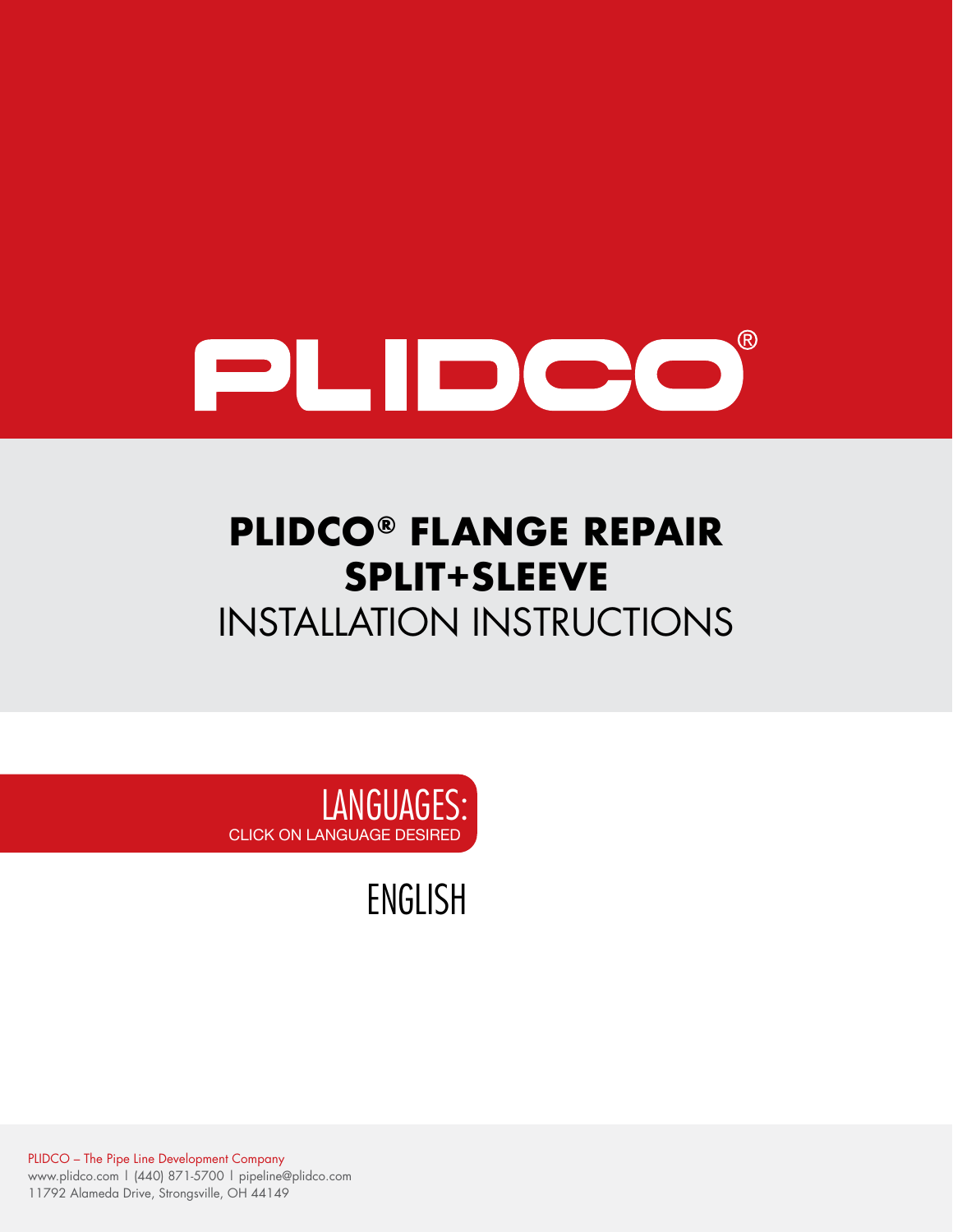<span id="page-1-0"></span>

The Pipe Line Development Company 11792 Alameda Drive, Strongsville, Ohio 44149, USA Phone: (440) 871-5700 • Fax: (440) 871-9577 Toll Free: 1-800-848-3333 web: www.plidco.com • e-mail: pipeline@plidco.com

## **PLIDCO® FLANGE REPAIR SPLIT+SLEEVE INSTALLATION INSTRUCTIONS**

#### !! **WARNING**!!

IMPROPER SELECTION OR USE OF THIS PRODUCT CAN RESULT IN EXPLOSION, FIRE, DEATH, PERSONAL INJURY, PROPERTY DAMAGE AND/OR HARM TO THE ENVIRONMENT.

Do not use or select a PLIDCO Flange Repair Split+Sleeve until all aspects of the application are thoroughly analyzed. Do not use the PLIDCO Flange Repair Split+Sleeve until you read and understand these installation instructions. If you have any questions, or encounter any difficulties using this product, please contact: PLIDCO 440-871-5700

## **READ CAREFULLY**

The person in charge of the repair must be familiar with these instructions and communicate them to all personnel involved in the repair crew.

## **Safety Check List**

#### **Pipeline repairs can be made with the pipeline in operation or shutdown.**

- ❑ Read and follow these instructions carefully. Follow your company's safety policy and applicable codes and standards. If the PLIDCO Flange Repair Split+Sleeve is to be installed underwater, be sure to read the *Underwater Installation* section.
- ❑ Whenever a PLIDCO product is modified in any form including adding a vent or changing seals by anyone other than the Engineering and Manufacturing Departments of The Pipe Line Development Company or a PLIDCO certified repacking company, the product warranty is voided. Products that are field modified do not have the benefit of the material traceability, procedural documentation, quality inspection and experienced workmanship that are employed by The Pipe Line Development Company.
- ❑ The PLIDCO Flange Repair Split+Sleeve should never be used to couple pipe unless sufficient end restraint is provided such as with a PLIDCO Clamp+Ring. The PLIDCO Flange Repair Split+Sleeve has no end restraint rating in its unwelded condition. If used to couple pipe without supplementary end restraint, the pipe could pull out of the fitting resulting in EXPLOSION, FIRE, DEATH, PERSONAL INJURY, PROPERTY DAMAGE, AND/OR HARM TO THE ENVIRONMENT.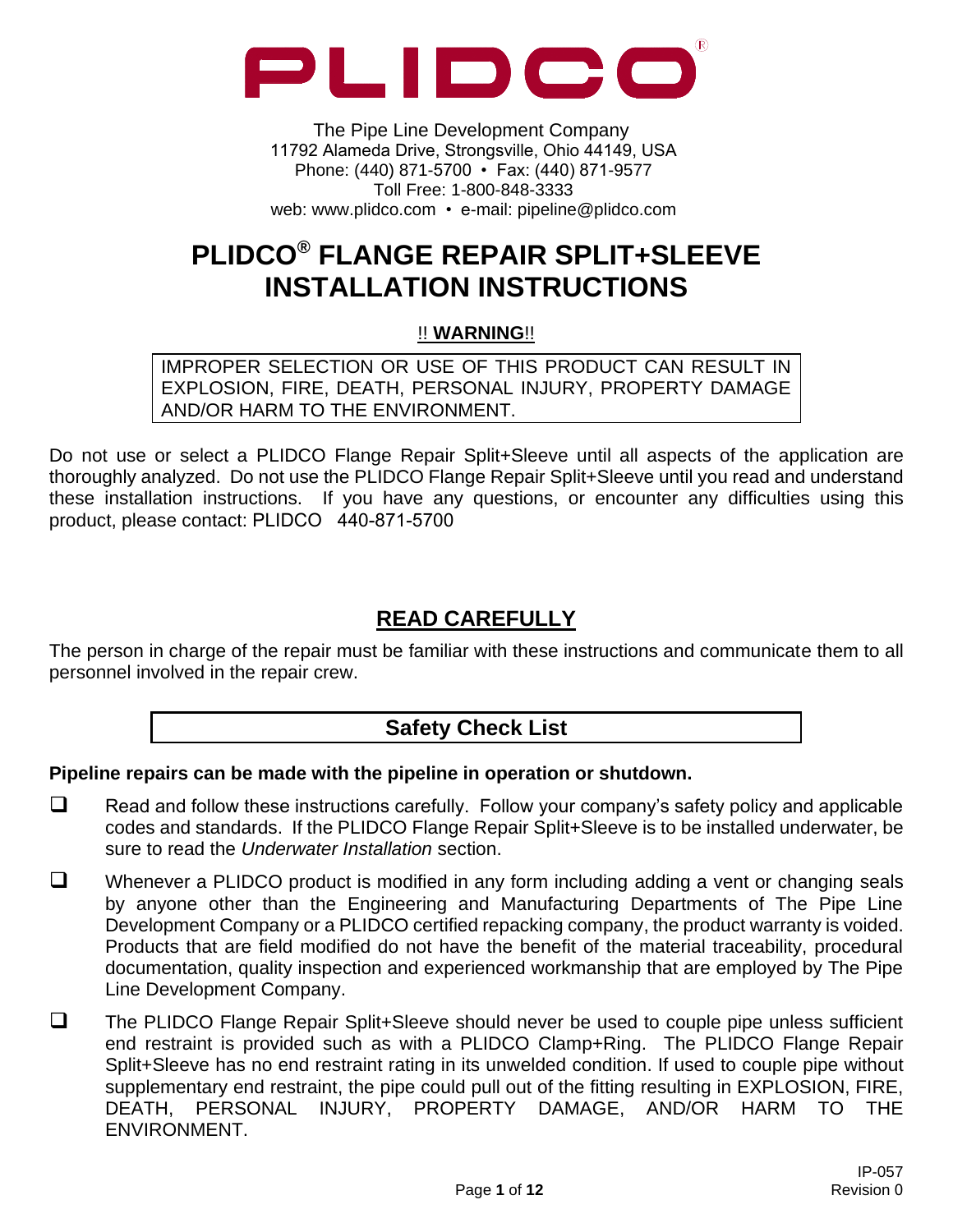- ❑ Observe the maximum allowable operating pressure (MAOP) and temperature on the label of the PLIDCO product. Do not exceed the MAOP or temperature as indicated on the unit.
- ❑ Be absolutely certain that the correct seal material has been selected for the intended use. Contact PLIDCO or an authorized PLIDCO distributor if there are any questions about the seal compatibility with the pipeline chemicals and temperatures.
- ❑ The PLIDCO Flange Repair Split+Sleeve may be operated at the full design pressure in its bolted (non-welded) state.
- ❑ When repairing an active leak, extreme care must be taken to guard personnel. Severe injury or death could result.
- ❑ During the *Pipe Preparation* and *Installation* procedures, those installing the PLIDCO Flange Repair Split+Sleeve must wear, at minimum, Z87+ safety eyewear and steel toe safety footwear.
- ❑ If the pipeline has been shut down, re-pressuring should be done with extreme caution. Repressuring should be accomplished slowly and steadily without surges that could vibrate the pipeline and fitting. Industry codes and standards are a good source of information on this subject. Except for testing purposes, do not exceed the design pressure of the PLIDCO Flange Repair Split+Sleeve. Personnel should not be allowed near the repair until the seal has been proven.

## **Pipe Preparation**

- 1. Remove all coatings, rust and scale from the pipe surface where the circumferential seals of the PLIDCO Flange Repair Split+Sleeve will contact the pipe (see Figure 1). A near-white finish, as noted in SSPC-SP10 / NACE No.2, is preferred. The cleaner the pipe surface the more positive the seal.
- 2. Where the circumferential seals will contact any pipe welds, the welds in this vicinity must be ground flush with the outside diameter of the pipe.
- 3. Circumferential pipe welds within the circumferential seals do not need to be ground flush as long as the weld height does not exceed 3/16 inch (4.7 mm) within 1" of the seal. Welds inside the belly do not need to be ground. (see Figure 1).



Figure 1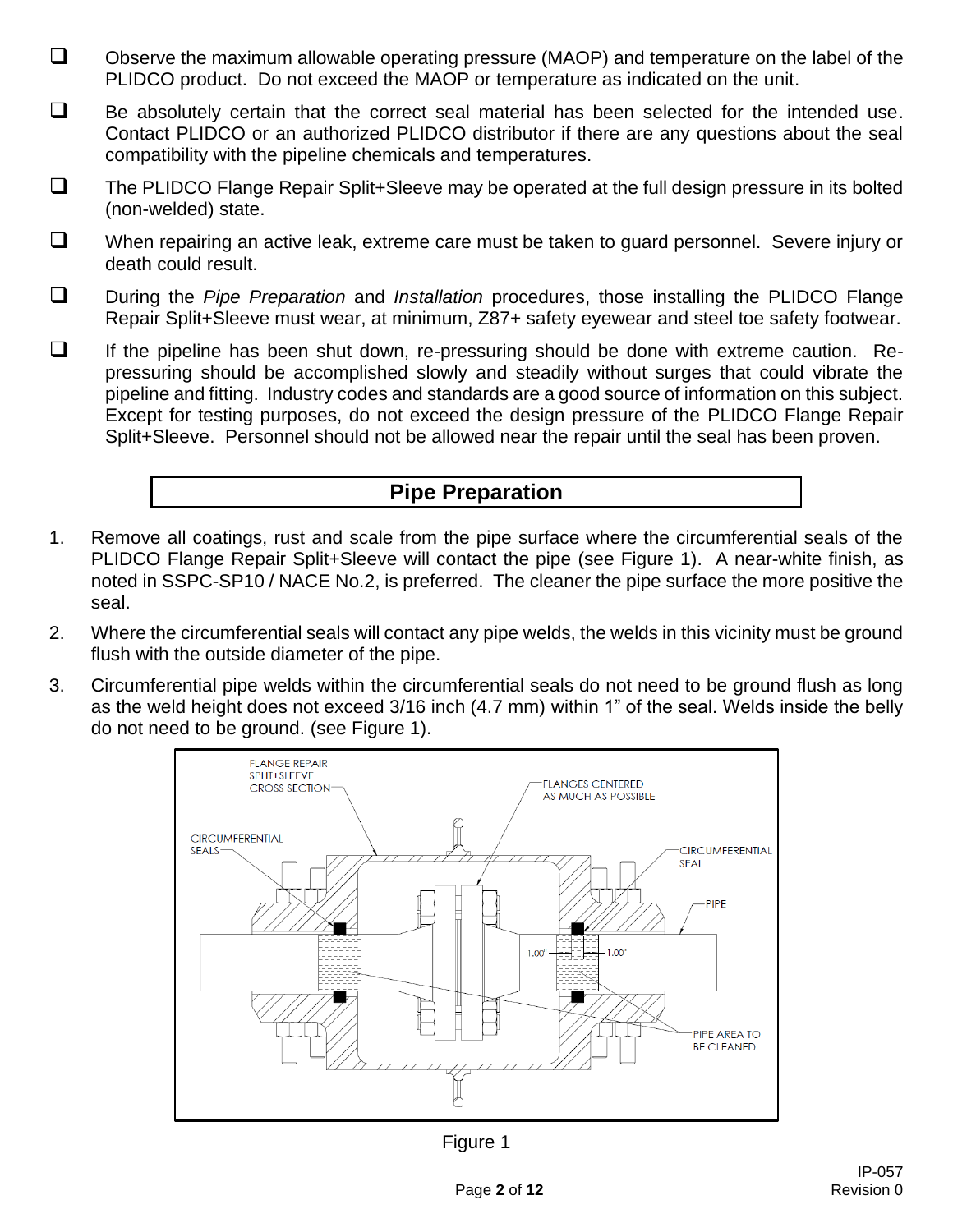- 4. Pipe outside diameter tolerance is  $\pm$  1% for 6-inch nominal pipe size and smaller. For pipe sizes larger than 6-inch nominal the tolerance is  $\pm$  0.06 inch ( $\pm$  1.5 mm).
- 5. The seals can tolerate minor surface irregularities up to  $\pm$  1/32 inch (0.8 mm) deep. The defective surfaces may be rendered suitable for sealing by applying a suitable epoxy such as Belzona 1161 and sanding or filing the surface to match the required outer diameter.
- 6. A PLIDCO Flange Repair Split+Sleeve is capable of sealing on out-of-round pipe up to approximately 5% ovality. This is based on the ability of the bolting to reshape the pipe. For very thick wall pipe the bolting may not be able to reshape the pipe. Badly out-of-round pipe may require repositioning the PLIDCO Split+Sleeve or using of a different length PLIDCO Flange Repair Split+Sleeve to ensure the circumferential seals are positioned on round pipe.
- 7. A PLIDCO Flange Repair Split+Sleeve is not capable of reshaping flattened or dented pipe.

## **Lifting & Handling**

When not being moved or transported on a pallet, PLIDCO Flange Repair Split+Sleeves should always be lifted, transported, or installed using the installed lifting eyes as shown in Figures 2 & 3. All Flange Repair Split+Sleeves that exceed 50 lbs. per half or are too heavy to move and install by hand are provided with lifting eyes on each half. Longer fittings are provided with two lifting eyes as shown in Figure 3. If two lifting eyes per half are provided, both lifting eyes are required to lift the fitting. Chains, hooks, shackles, or straps suitable for the weight of the fitting(s) shall be used, and must be securely inserted through the lifting eyes.

The lifting eyes are designed to support the weight of a fully assembled Flange Repair Split+Sleeve. The lifting eyes are installed on both halves of the fitting, and should be used to maneuver or lower Flange Repair Split+Sleeve onto the pipeline.

Vertical installations or installations that require special rigging due to space, obstructions, or location may require additional lifting eyes to be added in locations other than shown in Figures 2 & 3. These can be added prior to ordering or sent back to a PLIDCO manufacturing facility to be added by PLIDCO personnel.

Note: Careless handling can damage the seals and GirderRings (seal retainers). Lifting devices such as chains, cables, or straps should never contact the seals or GirderRings. Never lift the fitting by inserting the forks from a fork lift inside of the fitting. Contact on the seals or GirderRings can result in the seals being pulled from their grooves. (See Figure 4)

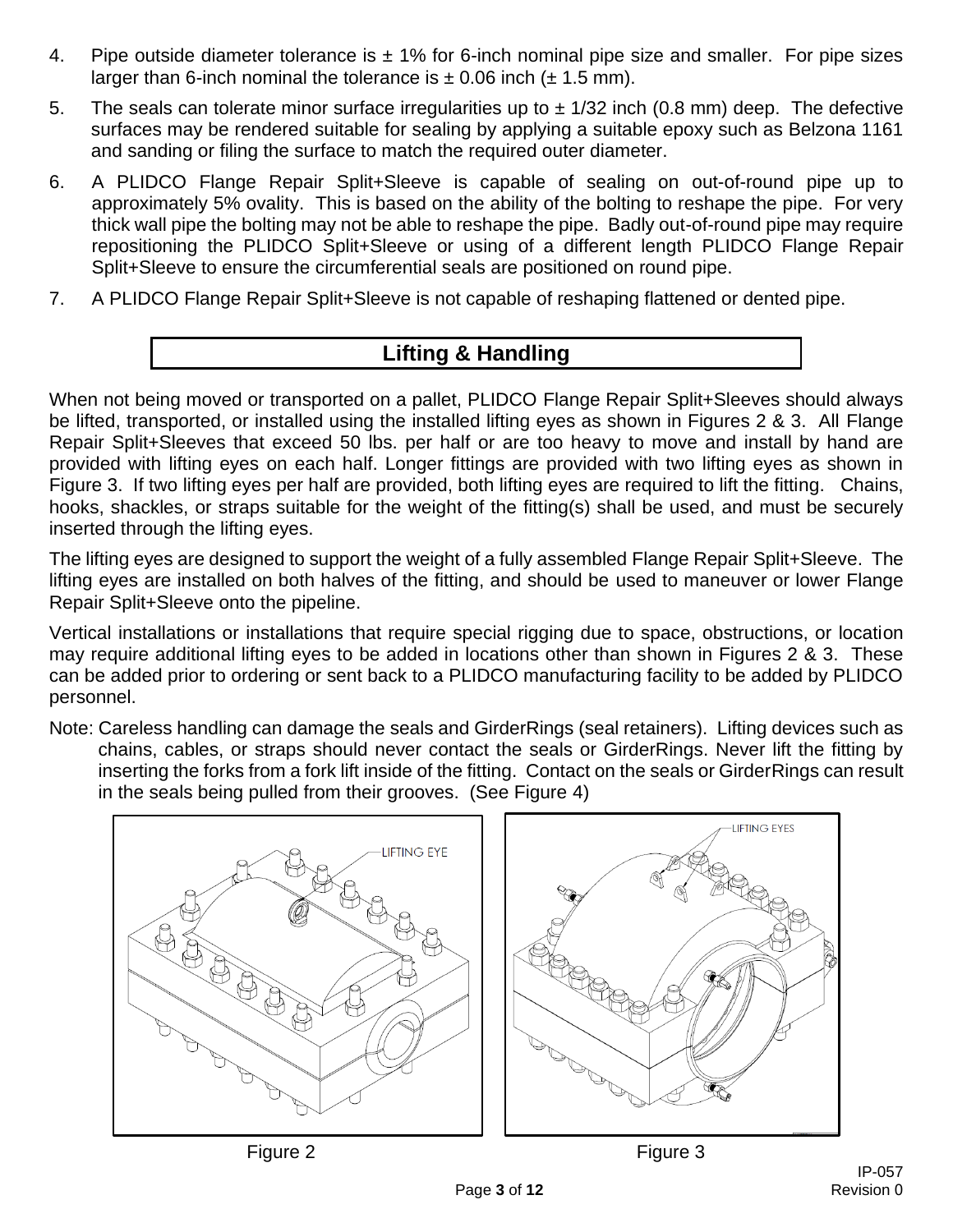

## **Installation**

This section defines the general procedure for installation of a PLIDCO Flange Repair Split+Sleeve.

- 1. If the two sleeve halves were shipped as an assembled unit, it would have been shipped with spacers between the two halves to prevent damage to the longitudinal seals and ends of the circumferential seals. Typically, small diameter nuts are used for the spacers. The spacers must be removed and discarded before installing the PLIDCO Split+Sleeve. Failure to remove the spacers will prevent proper compression of the seals.
- 2. Coat all exposed surfaces of elastomer seals with a lubricant. Table 1 lists the lubricants that are recommended for the various seals. The customer must determine if the lubricant is compatible with the product in the pipeline. Lubricant is not recommended for underwater installations or braided packing. Refer to the section on Underwater Installations.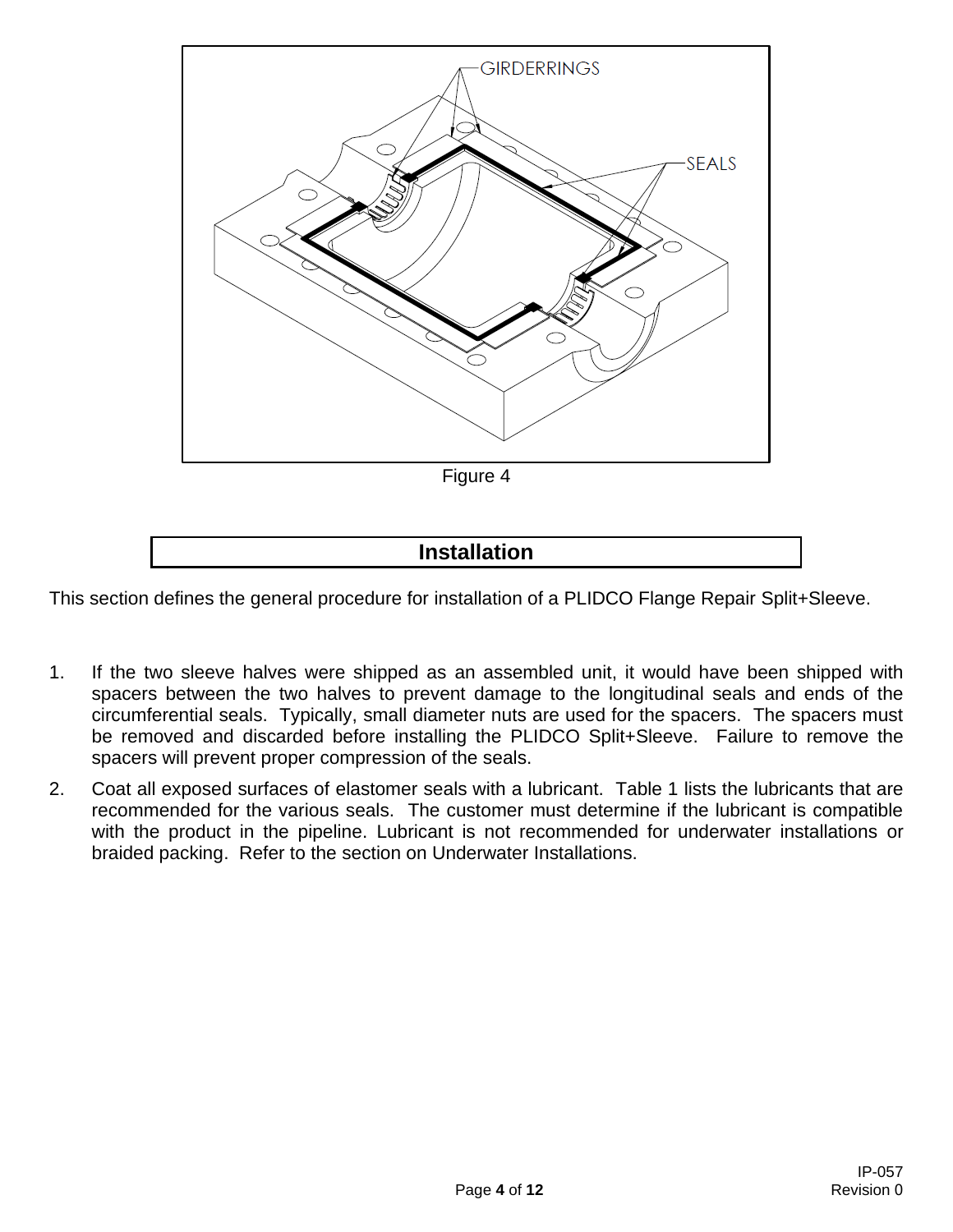| Petroleum based lubricants                                         | $= A$      |                 |  |  |  |
|--------------------------------------------------------------------|------------|-----------------|--|--|--|
| Silicone based lubricants                                          | $=$ B      |                 |  |  |  |
| Glycerin based lubricants                                          | $= C$      |                 |  |  |  |
| Super Lube <sup>®</sup> Grease (1)                                 | $= D$      |                 |  |  |  |
|                                                                    |            | Temperature (2) |  |  |  |
| Buna-N                                                             | A, B, C, D | 225°F (107°C)   |  |  |  |
| Viton                                                              | A, B, C, D | 250°F (121°C)   |  |  |  |
| Silicone                                                           | C, D       | 300°F (149°C)   |  |  |  |
| Neoprene                                                           | B, C, D    | 250°F (121°C)   |  |  |  |
| Aflas                                                              | A, B, C, D | 225°F (107°C)   |  |  |  |
| Hycar                                                              | A, B, C, D | 180°F (82°C)    |  |  |  |
| Super Lube® Grease is a product of Synco Chemical<br>1)            |            |                 |  |  |  |
| Corporation. (www.super-lube.com)                                  |            |                 |  |  |  |
|                                                                    |            |                 |  |  |  |
| 2)<br>Temperature limit is for the seal material only and does not |            |                 |  |  |  |
| imply the pressure rating is necessarily applicable at this limit. |            |                 |  |  |  |
|                                                                    |            |                 |  |  |  |

|  |  | Table 1: Approved Lubricants |
|--|--|------------------------------|
|--|--|------------------------------|

3. Clean and lubricate all studs and nuts. Verify that each nut freely runs up and down each stud prior to installation.

Notes: Lubricant is not recommended for underwater installations.

The type of lubricant will dictate the torque value per the PLIDCO torque chart on the last page.

- 4. Assemble the Flange Repair Split+Sleeve around the pipe and flange set making sure the yellow painted ends are matched and that the fitting is centered over the flanges as much as possible. The seals should be at least 1" (25mm) away from any circumferential welds or any leaks. At no point should leak should be closer than  $\frac{1}{2}$ " from the circumferential seals. Try to avoid having any leak spraying directly onto the longitudinal seals.
- 5. Torque the studs uniformly as indicated by the corresponding value per bolt size from the **PLIDCO Torque Chart** located on page 12 of these instructions. The best results are obtained by maintaining an equal gap all around the side bars while tightening the studs. Ensure there is full nut engagement by having a minimum of 1/4 inch (6.4 mm) of stud extending beyond the nut. The sequence for torqueing the studs should follow the pattern shown Figure 5, and should be executed repeatedly as follows:
	- a. 1<sup>st</sup> time- Hand tight or 10% of the minimum torque value to bring the 2 halves together
	- b. 2<sup>nd</sup> time 50% torque.
	- c. 3<sup>rd</sup> time- 100% torque.
	- d. Repeat the sequence at 100% torque until all the studs and nuts are unable to continue spinning.

Note: The torque values listed on the PLIDCO Torque Chart represent residual torque. The initial torque value may need to be slightly higher due to bolt relaxation. Applicable industry methods should be used to verify bolt preload. A rechecking of torque is recommended at 4 and 24 hours after installation.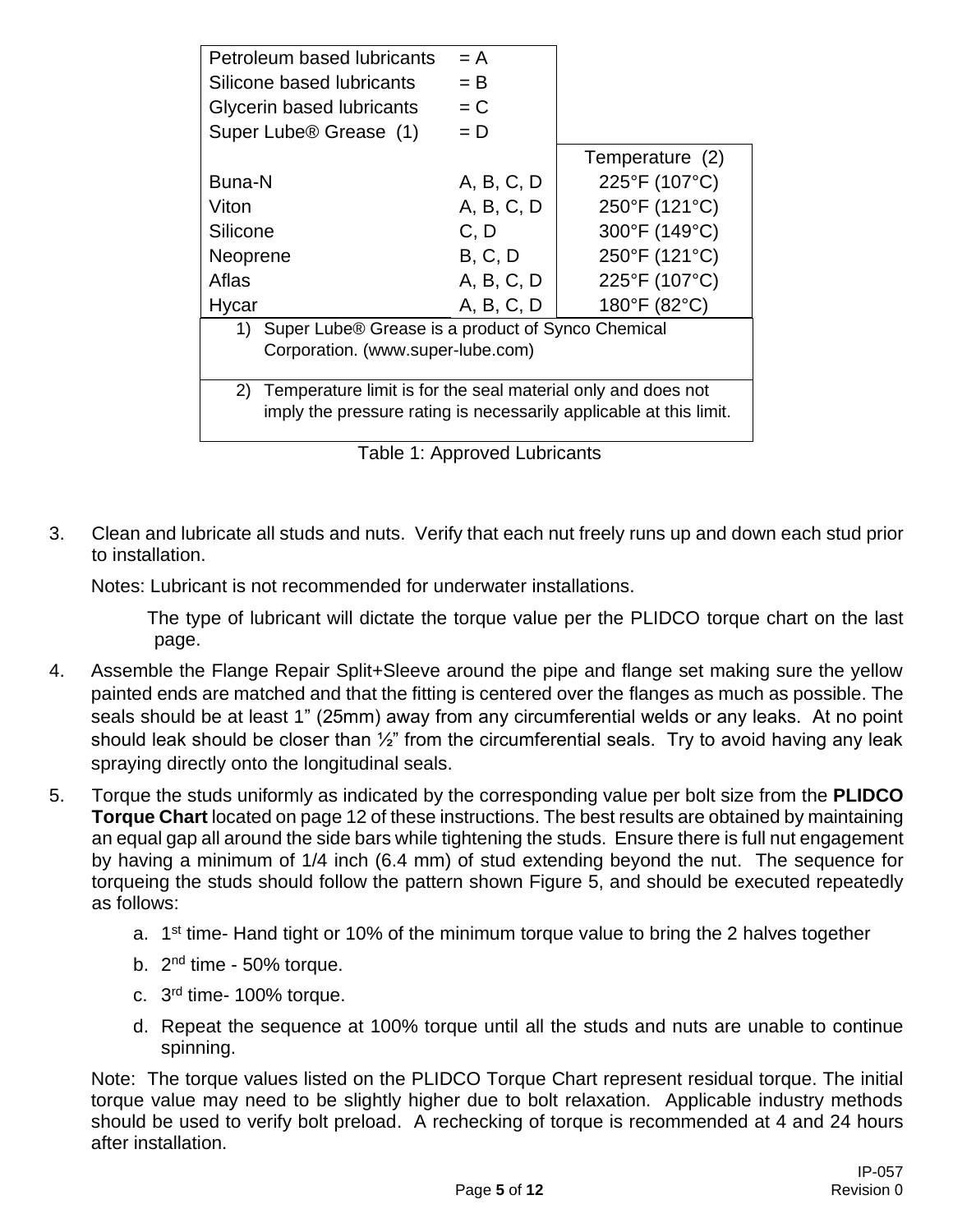

Figure 5

- 6. The side bars are gapped approximately 1/8 inch (3.2 mm) or less when the PLIDCO Flange Repair Split+Sleeve is fully tightened.
- 7. Verify that the leak has been contained by visually inspecting for leaks or performing a field hydrotest.
- 8. If the fitting was supplied with vents, verify that the plugs are snug. For all plugs that were removed during installation or for hydrotesting, new Teflon tape, thread sealant, or anerobic thread sealant shall be reapplied to the threads.

## **Hinged Flange Repair Split+Sleeve Installation**

This section defines the general procedure for Flange Repair Split+Sleeve Installation on a horizontal pipe. Vertical or angled pipe installations may require additional lifting devices, and/or a different hinge design and operation.

- 1. Orient the Flange Repair Split+Sleeve and remove all studs and nuts as shown in Figures 6 & 7.
- 2. Attach shackles to the lifting eyes. Smaller fittings typically only have lifting eyes in the center of the shell as shown in Figure 6. Larger diameter fittings have additional lifting eyes on an angle as shown in Figure 7. For larger diameter fittings, the angled lifting eyes are to be used during installation with hinges.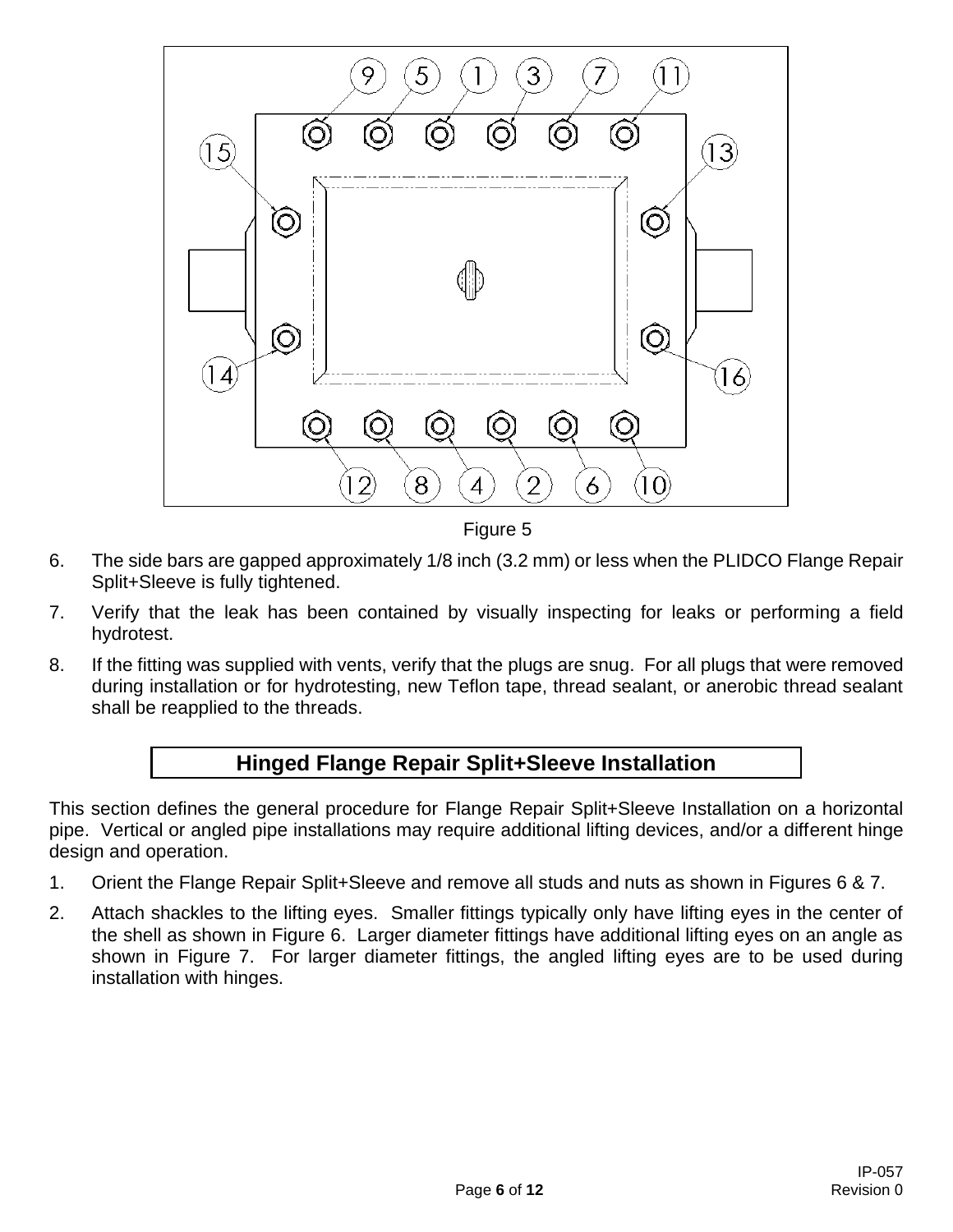

- 3. Attach properly sized rigging such as chains, cables, or straps to a single point crane attachment. The rigging should be sufficiently long enough that the rigging doesn't interfere with opening and closing of the fitting as shown in Figure 8.
- 4. Lift the fitting up from the single point crane attachment. The Flange Repair Split+Sleeve will open up as shown in Figure 8.
- 5. Position the fitting over the pipeline and slowly lower the fitting onto the pipeline as shown in Figure 8. The inside of the fitting should come in contact with the pipeline, and the fitting will start to close as it is lowered. Some fittings may require some additional side force to close the fitting around the pipe. Keep all body parts clear of the inside of the fitting at all times as the fitting is being lowered onto the pipe. This is to ensure safety in the event the that the fitting slams closed rapidly.
- 6. Once the fitting is wrapped around the pipe, insert the studs through the bolt holes and thread on the nuts as shown in Figure 9. Proceed to tighten the studs and nuts per these installation instructions.

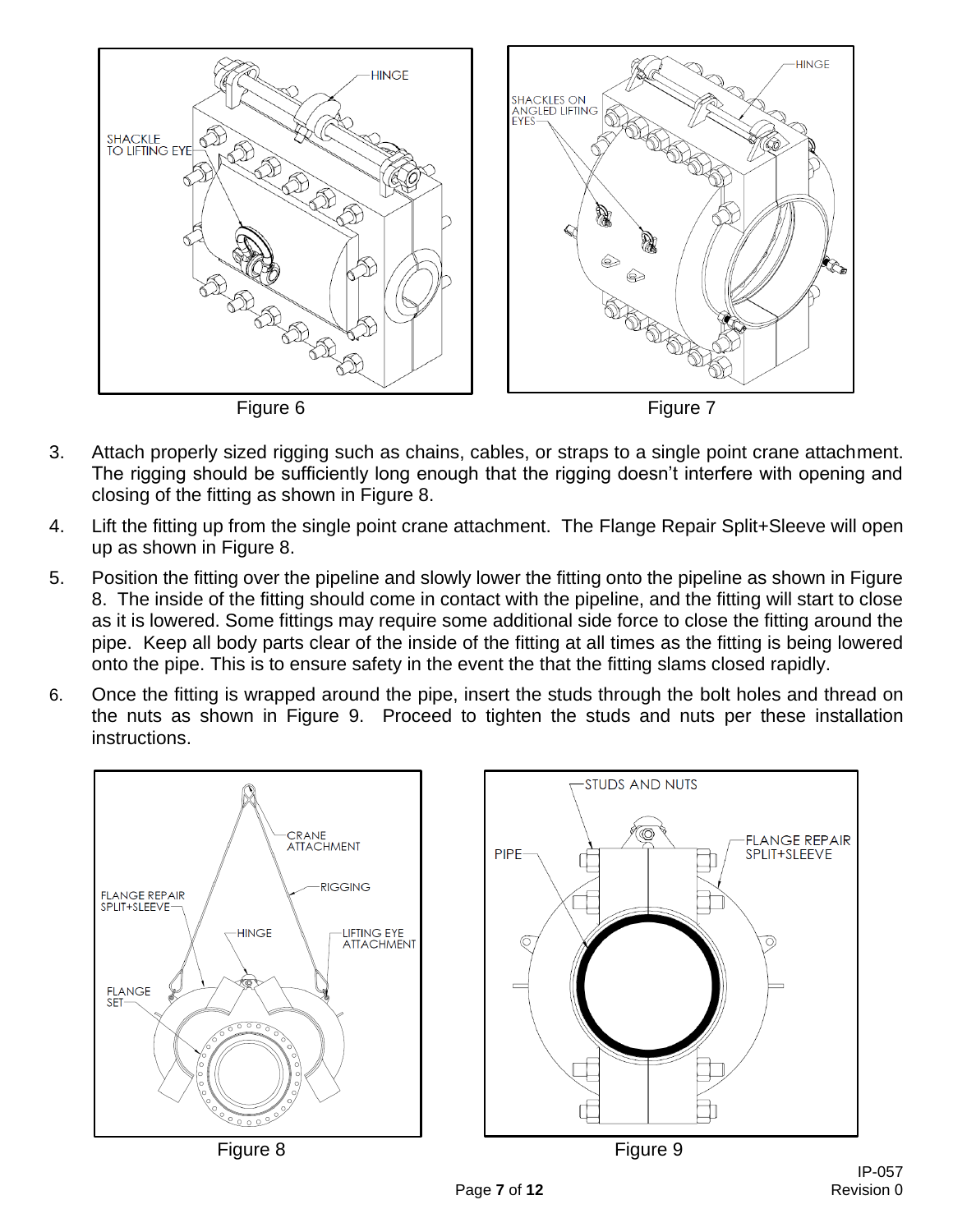## **Sealant Injection**

Sealant Injection is not required for a PLIDCO Flange Repair Split+Sleeve to achieve a leak tight seal provided the sleeve was installed with elastomer seals per this installation instruction, and the temperature and pressure of the pipeline are within the design limitations of the Flange Repair Split+Sleeve. However, PLIDCO Flange Repair Split+Sleeves are capable of being injected with sealant, grout, hardenable epoxy, or similar substance. Please note: *Flange Repair Split+Sleeves Installed with braided style packing such as Kevlar, Graphite, or Teflon require sealant injection in order to seal.*

In-order for standard Flange Repair Split+Sleeves to be injected with sealant, the fitting must come from the factory with a minimum of one vent in each half. For fittings without vents, please contact PLIDCO or an authorized representative for options to add vents on existing fittings.

The Flange Repair Split+Sleeve must be installed and fully tightened prior to injecting sealant.

Please see IP-033, *PLIDCO Sealant Injection Instructions*, for additional information for injecting sealant.

## **Re-pressuring and Field Testing**

If the pipeline has been shut down, re-pressuring should be done with extreme caution. Re-pressuring should be accomplished slowly and steadily without surges that could vibrate the pipeline or produce a sudden impact load. Industry codes and standards are a good source of information on this subject.

Except for testing purposes, do not exceed the design pressure of the PLIDCO fitting. The PLIDCO fitting is designed to be tested up to 1½ times its design pressure. However, PLIDCO recommends following API Recommended Practice 2201, *Procedures for Welding or Hot Tapping on Equipment in Service*, Section 6.5. The test pressure should be at least equal to the operating pressure of the line or vessel, but not to exceed internal pressure by 10%. This is meant to avoid possible internal collapse of the pipe or vessel wall. However, if prevailing conditions could cause collapse of the pipe or pressure walls, the test pressure may be reduced. (See API Standard 510 Section 5.8 for pressure testing precautions.) Personnel should not be allowed near the repair until the seal has been proven.

#### **Field Welding Instructions**

**Welding is not a requirement for the pressure sealing ability of the PLIDCO Flange Repair Split+Sleeve. The issue of welding is dependent on your company's requirements, applicable codes, and if longitudinal loads need to be carried by the PLIDCO Flange Repair Split+Sleeve.**

#### !! **WARNING**!!

Failure to follow field welding instructions could result in explosion, fire, death, personal injury, property damage and/or harm to the environment.

**All of the aspects for in-service welding of PLIDCO Flange Repair Split+Sleeves are not addressed by this document. ASME PCC-2, API 1104 Appendix B, ASME Section IX, PRCI L52047, PRCI Hot Tap® Model, and other industry information pertaining to in-service welding must be considered when planning in-service welding. Refer to IP-019, Welding Considerations for additional information.**

It is recommended that the pipeline should be full and under flow.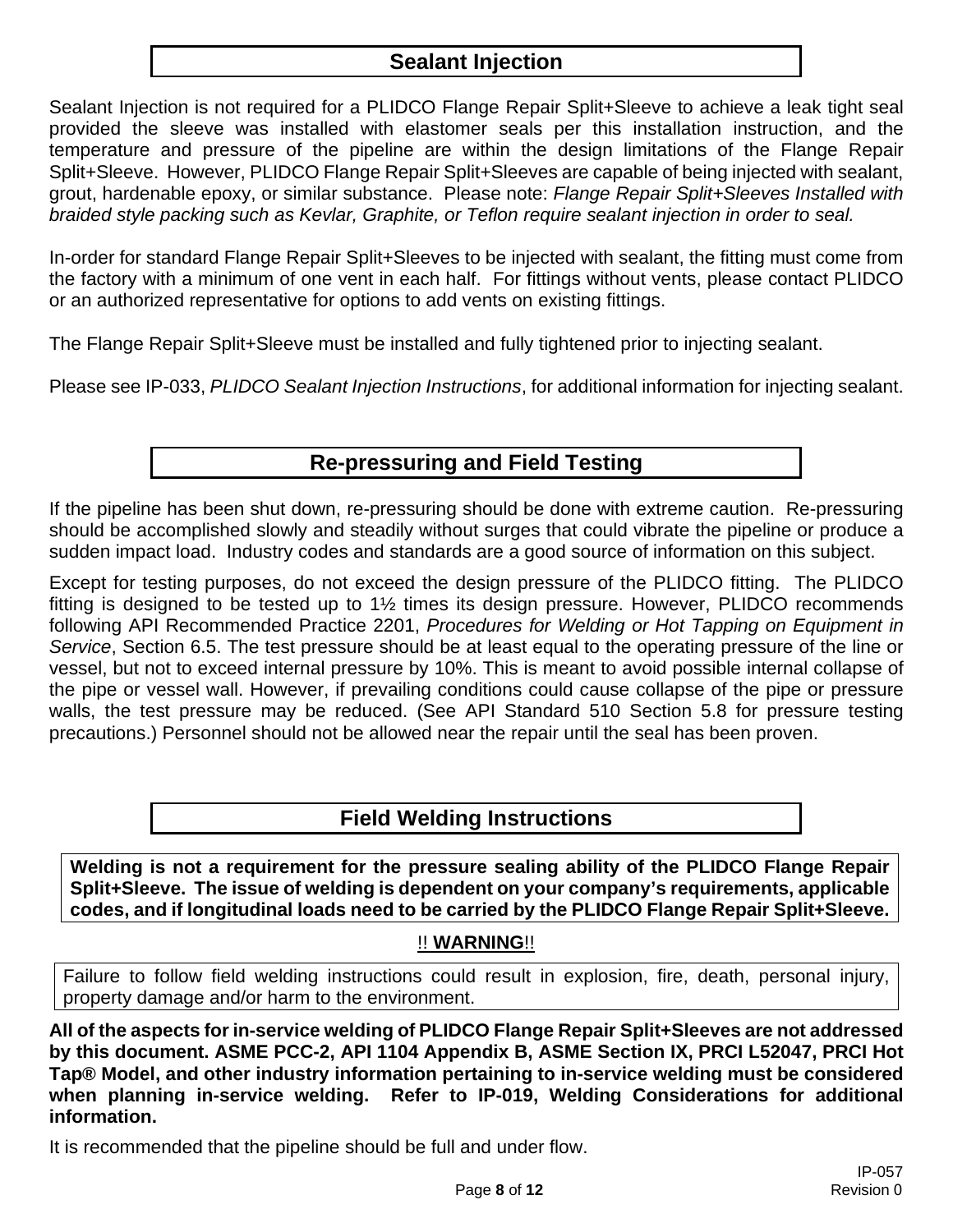Welders and weld procedures should be qualified in accordance with API Standard 1104, *Welding of Pipelines and Related Facilities*, Appendix B, *In-Service Welding*. We strongly recommend the use of a low hydrogen welding process such as GMAW or SMAW using low hydrogen electrodes (E-XX18) because of their high resistance to moisture pick-up and hydrogen cracking. These are also the preferred welding processes for seal welding the studs and nuts. SMAW electrodes must be absolutely dry.

Use weld material with equal or greater tensile strength than the pipe. Carefully control the size and shape of the circumferential fillet welds. The size of the fillet weld should be at least 1.4 times the wall thickness of the pipe. This assumes a 1.0 joint efficiency. You may need to select a different joint efficiency based on your level of inspection. Strive for a concave faced fillet weld, with streamlined blending into both members; avoid notches and undercuts. The smoother and more streamlined the weld, the greater the resistance to fatigue failure. The worst possible shape would be a heavy reinforced convex weld with an undercut. Improper weld shape can lead to rapid fatigue failure, which can cause leakage, rupture or an explosion with attendant serious consequences.

It is very important that the field welding procedure closely follow the essential variables of the qualified procedure so that the quality of the field weld is represented by the mechanical tests performed for the procedure qualification.

We do not recommend the use of thermal blankets for pre-heating. Thermal blankets can generate hot spots and reduce the ability of the PLIDCO Flange Repair Split+Sleeve to dissipate welding heat in the vicinity of the seals. We recommend a small torch, such as a cutting torch, being careful not to aim the flame directly into the gap between the PLIDCO Flange Repair Split+Sleeve and the pipe towards the seals. The flame from a preheat torch is helpful in burning off oils and other contaminates. Do not use a large torch, commonly called a rosebud, because of the difficulty controlling the size of the area being preheated.

Monitor the heat generated by welding or preheating, particularly near the area of the seals, by using temperature crayons or probe thermometers. If the heat generated approaches the temperature limit of the seal material, which is indicated on the label, welding should be discontinued or sequenced to another part of the fitting so that the affected area has a chance to cool.

Seal welding the grade B-7 studs of the PLIDCO Flange Repair Split+Sleeve is the most difficult phase of field welding. They are made of AISI 4140 steel with a high carbon equivalence. By using a low hydrogen welding process with preheat, the problem of hydrogen cracking and pinholes can be reduced. The preheat will dry out any moisture, oil dampness or thread lubricant that may be present in the weld area. If the stud lengths need to be cut back, allow at least 1/4 inch (6.4 mm) of stud beyond the nut for the fillet weld. Preheat the stud and nut, and then weld the nut to the stud. Check the preheat and then weld the nut to the sidebar.

#### **WELDING AFTER A CONSIDERABLE TIME LAPSE AFTER THE INITIAL INTALLATION**

PLIDCO recommends that if the PLIDCO Flange Repair Split+Sleeve is to be welded, the welding be completed as soon as possible after the installation; as conditions permit. Welding at a significantly later date relies heavily on whether proper installation procedures were followed and the compatibility of the elastomeric seals with the product in the pipeline.

After the installation of the PLIDCO Flange Repair Split+Sleeve there is no meaningful test that can be performed to determine the condition of the seals or the remaining service life the seals. There are many variables that can affect the condition of the seals which PLIDCO has no control.

If the PLIDCO Flange Repair Split+Sleeve is to be welded at a significant time lapse from the installation, the follow precautions should be followed:

1. The PLIDCO Flange Repair Split+Sleeve must be closely inspected for any leakage that may have developed.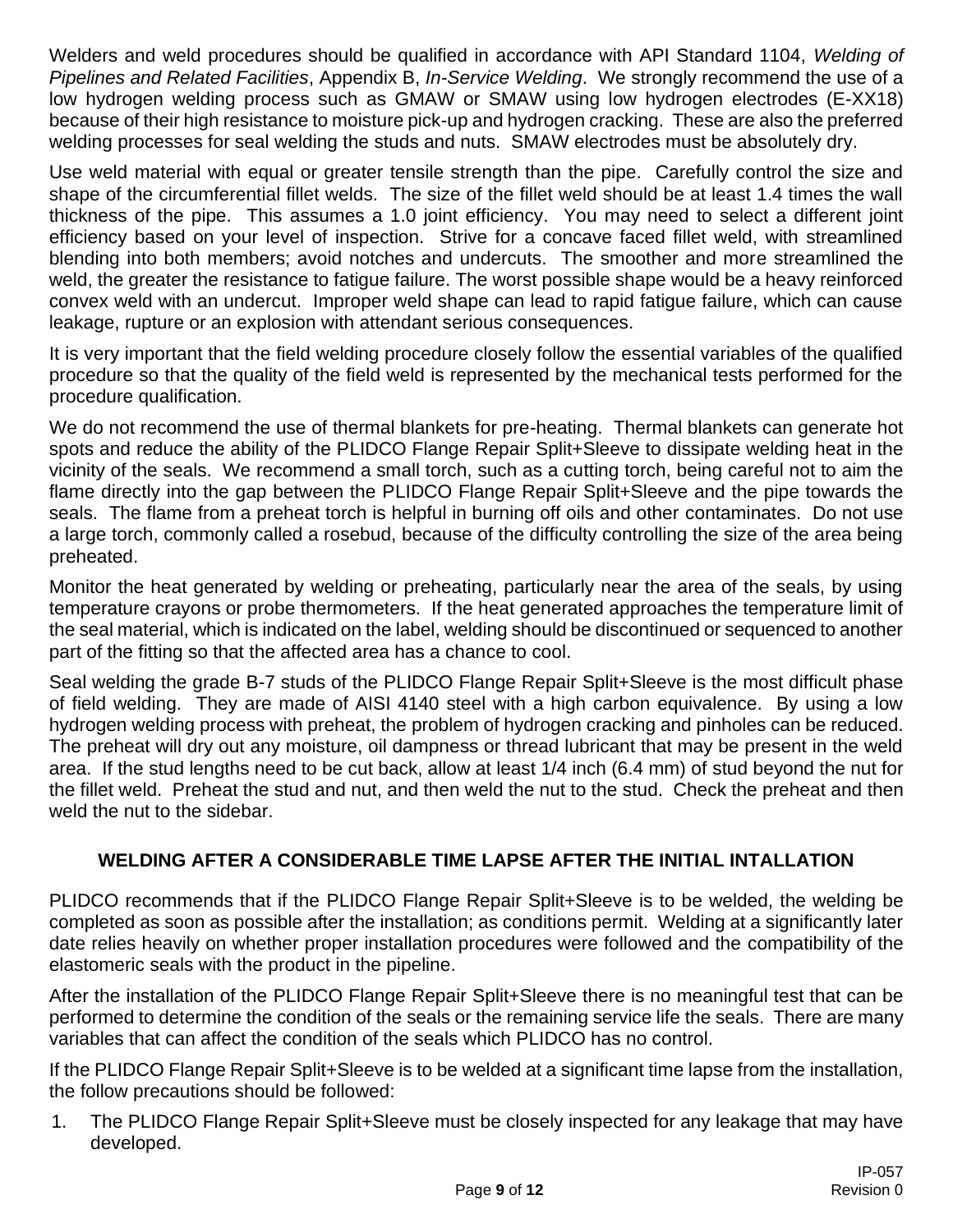- 2. The studs and nuts should be retightened per the recommended torque value.
- 3. If possible, the pressure in the line should be reduced.
- 4. Some flow in the line may still be required to dissipate the welding heat to prevent damage to the elastomeric seals.
- 5. Following the recommended welding practices as listed under Field Welding Instructions.

## **Welding Sequence**

Caution should be observed so that welding does not overheat the seals. Sequence the welding so that the heat is not concentrated in one area. It will be necessary to re-torque the studs and nuts periodically during field welding because weld contraction causes them to loosen.

- 1. Fillet weld ends to pipe. (See Figure 10)
- 2. Seal Weld side openings.
- 3. Re-torque studs and nuts.
- 4. Seal weld nuts to studs.
- 5. Seal weld nuts to side bars.
- 6. Seal weld vent plugs, if applicable.



Figure 10

## **Storage Instructions**

PLIDCO Flange Repair Split+Sleeves should be stored in a dry environment to prevent the unpainted surfaces from rusting. Storage temperatures should not exceed 120°F (49°C). Cover with dark polyethylene to keep the direct sunlight away from the packing. It is best to exclude contamination, light, ozones and radiation. Improperly stored PLIDCO Flange Repair Split+Sleeves can cause the seal material to become cracked and brittle and lose its ability to seal.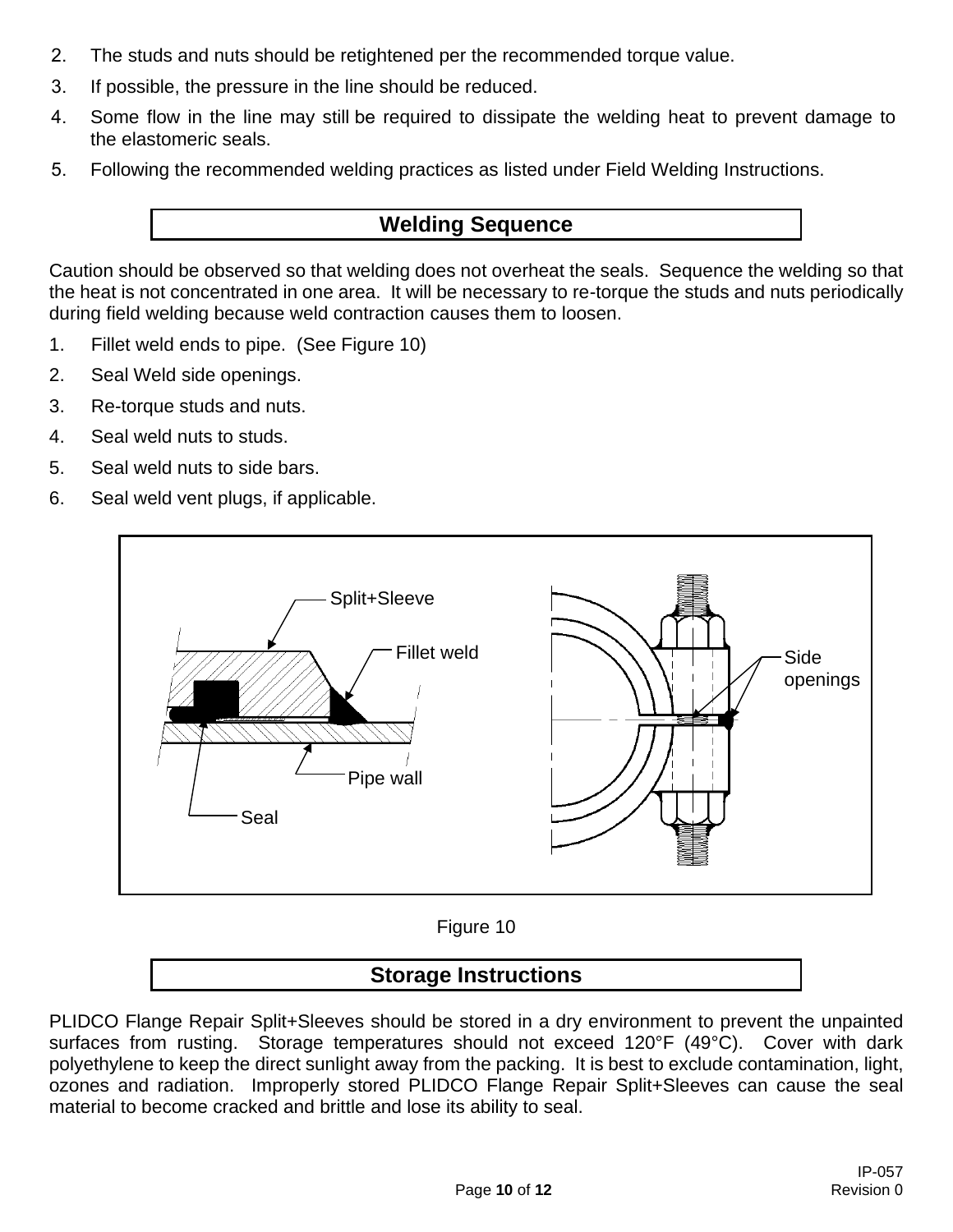## **Traceability**

PLIDCO Flange Repair Split+Sleeves, as with most PLIDCO products, have a unique serial number by which the fitting is fully traceable. Additionally, all elastomer seals have a unique batch number by which the seal material is traceable.

#### **Recommended Inspection Schedule**

- 1. After the pipeline is re-pressurized and field tested (see *Re-pressuring and Field Testing* for precautions) the torque values should be checked again 4 hours after installation. Then, the torque values should be checked again 24 hours after that.
- 2. It is recommended that if the product is not being welded, that torque striping be applied from the nuts to the sidebar of the PLIDCO Split+Sleeve so any loosening of the bolts can be visually seen during an inspection.
- 3. 6 months after installation it is recommended that a visual inspection occurs that checks for visible signs of leakage, bolt/nut loosening, and general wear or corrosion.
- 4. After the 6-month inspection occurs, a yearly visual inspection is recommended that checks for visible signs of leakage, bolt/nut loosening, and general wear or corrosion.

## **Underwater Installation**

#### **WARNING!**

This warning is only applicable to a non-leaking, underwater installation. When assembling a PLIDCO Flange Repair Split+Sleeve product under water (or under any liquid) it is possible to build up thousands of pounds of pressure in the annulus between the fitting and the pipe. The pressure is caused by compressing the fluid trapped in the annulus as the two fitting halves are closed and tightened. For installations over a leak, pressure in the annulus equalizes with the pressure in the pipe. The pressure trapped in the annulus may have the following effects:

- The pressure rating of the split product is exceeded causing leakage or damage to the fitting.
- The pipe on which the fitting is installed is damaged.
- Personal injury or death due to subsequent removal of a vent plug.

#### **RECOMMENDATIONS**

The Pipe Line Development Company strongly recommends the following for non-leaking, underwater installations:

- 1. All fittings are supplied with vents.
- 2. Vents are open during installation.

Additionally, the Pipe Line Development Company recommends not using a lubricant on the seals or on the stud and nut threads. This is to prevent sand, gravel, or debris from sticking to the lubricant and possibly interfering with sealing and/or obtaining accurate torque reading on the stud bolts.